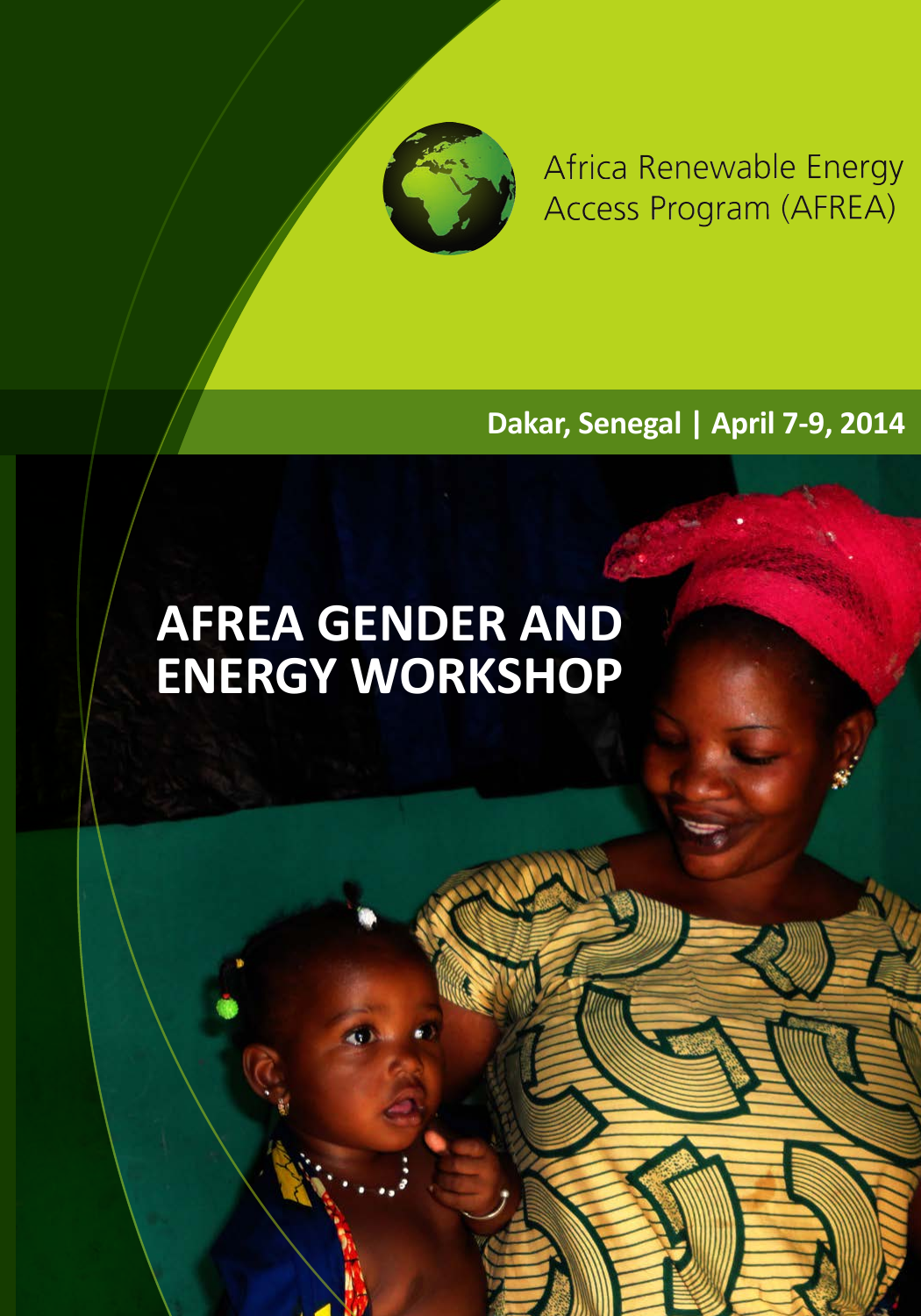## AFREA Gender and Energy Program

# Capacity Building and Experience Sharing Workshop Dakar, Senegal | April 7-9, 2014

Welcome to the Africa Renewable Energy and Access Program (AFREA) Gender and Energy Capacity Building Workshop. The objective of this south-south exchange workshop is for participants to share their practical knowledge and solutions on the challenge of addressing gender issues within energy programs.

Improving gender equality and social inclusion remains critical to fully realizing the development impacts of energy programs. The recently released World Bank Energy Directions paper (2013) confirms that the World Bank Group will work to empower women as users of energy, as well as enabling them to become providers of energy services and/ or make productive use of energy for income generation.

Developed in 2009-2010, the AFREA Gender and Energy program piloted approaches, developed the "know-how", and worked with energy teams and government clients on integrating gender into existing and new energy access operations. The program has been supporting activities in 6 countries – Senegal, Mali, Benin, Tanzania, Kenya and Zambia. As the first phase of the program comes to a close in June 2014, the pilot countries are coming together to exchange lessons, experiences and carry out capacity building and training sessions.

The workshop is jointly organized by the World Bank teams (AFREA, ESMAP and the World Bank Institute). It is taking place over the course of three days and bringing together representatives from country governments, project beneficiaries, technical experts and various stakeholders.

We would like to thank all who developed and coordinated the various sessions from inception to fruition. Special thanks to all guest speakers and facilitators for bringing this Workshop to life. Enclosed you will find the agenda and participant's list.

Sincerely

The AFREA Team

Awa Seck and Vanessa Lopes Janik

AFREA Gender and Energy Program Task Team Leaders Waafas Ofosu-Amaah and Camilla Gandini

World Bank Institute, Workshop Facilitators

Inka Schomer, Marie Lolo Sow, Seynabou Thiaw Seye, and Mouhamedou Papa Demba Wade Workshop Coordinators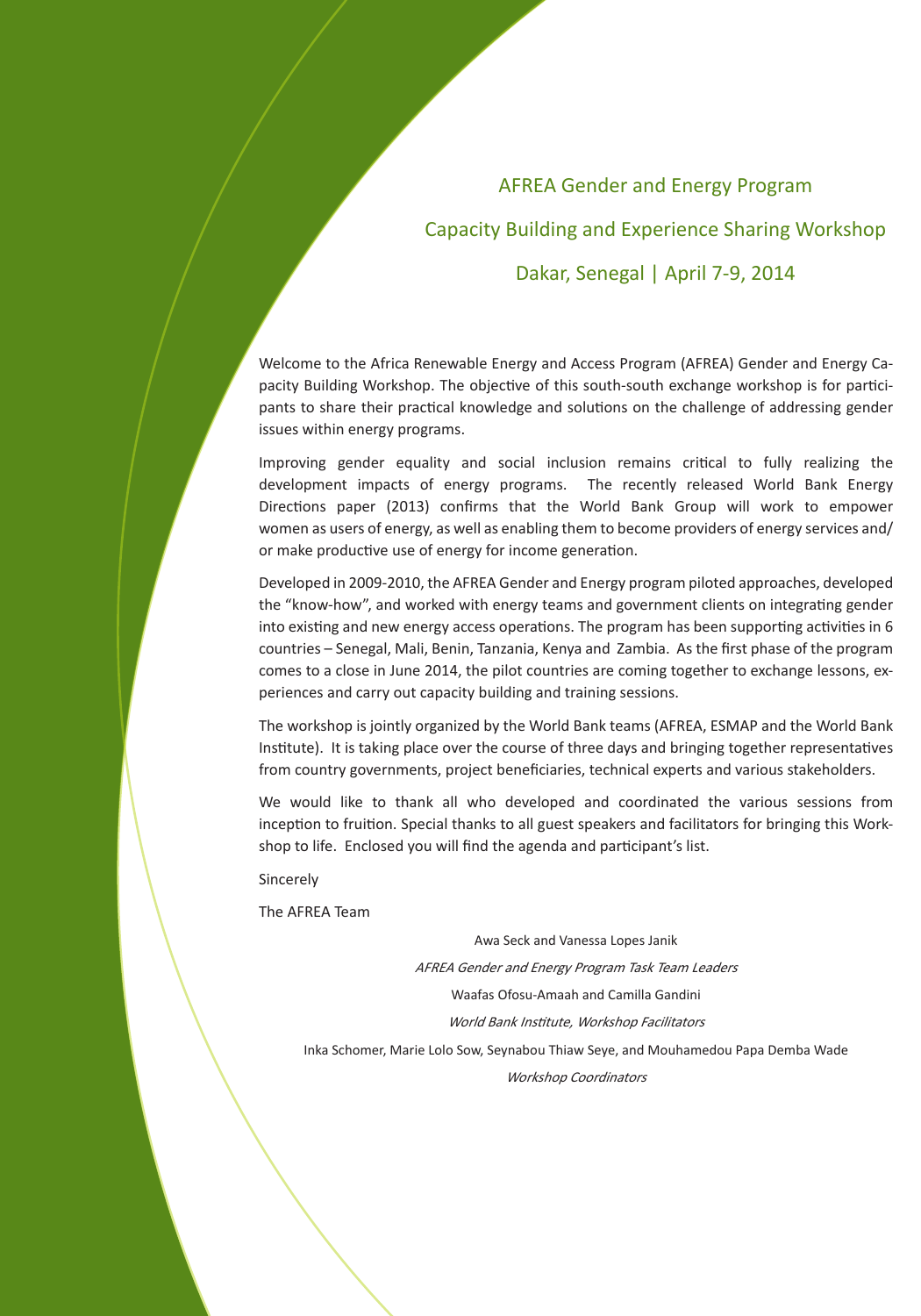## Day 1 | Monday, April 7

#### 8:00-8:30am REGISTRATION

8:30-9:00 Welcome Remarks | Minister of Energy | Minister of Women, Family and Youth | WB Country Director

9:00-9:15 Introduction | Objectives, Expected Outputs and Outcomes Facilitators

- Objectives | Share experiences; build capacity; plan ahead
- Expected Outputs | Road map; country notes
- Expected Outcomes | Increased mainstreaming of gender issues; enhanced capacity; stronger "Gender and Energy" network

#### 9:15-9:30 Participants' Introduction

- By Camilla Gandini
- Icebreaker exercise to introduce participants

## SESSION 1 | SHARING COUNTRY EXPERIENCES THROUGH STORY TELLING

#### 9:30-9:45 The Art of Story Telling and Experience Sharing

- By Waafas Ofosu-Amaah
- Key elements of story telling
- Organizing ourselves into groups to tell our stories

## 9:45-10:45 Group Work to Capture the Essence of our Stories for Presentation

- By Country Teams and Partners
- Country group preparation of their stories
- 10:45-11:00 COFFEE BREAK
- 11:00-11:45 Plenary Session | Disseminating and Sharing our Experiences By Country Teams and Partners
	- Theme 1 | Gender Assessments and Actions Plans
	- Theme 2 | Implementation, Monitoring and Evaluation, and Completion

## SESSION 2 | GENDER AND ENERGY TRAINING AND CAPACITY BUILDING

- 11:45-13:00 Gender and Energy Training
	- By Waafas Ofosu-Amaah and Joy Clancy
	- Topic 1 | Overview on Gender and Energy
	- Topic 2 | Gender and Energy Access
- 13:00-14:00 LUNCH
- 14:00-14:15 Team Building Energizing Activity By Camilla Gandini
- 14:15-15:30 Beyond Energy Access | Gender Across Energy Topics By Vanessa Lopes Janik - Electricity Infrastructure, Clean Energy, Energy Efficiency, and Energy Policy
- 15:30-15:45 COFFEE BREAK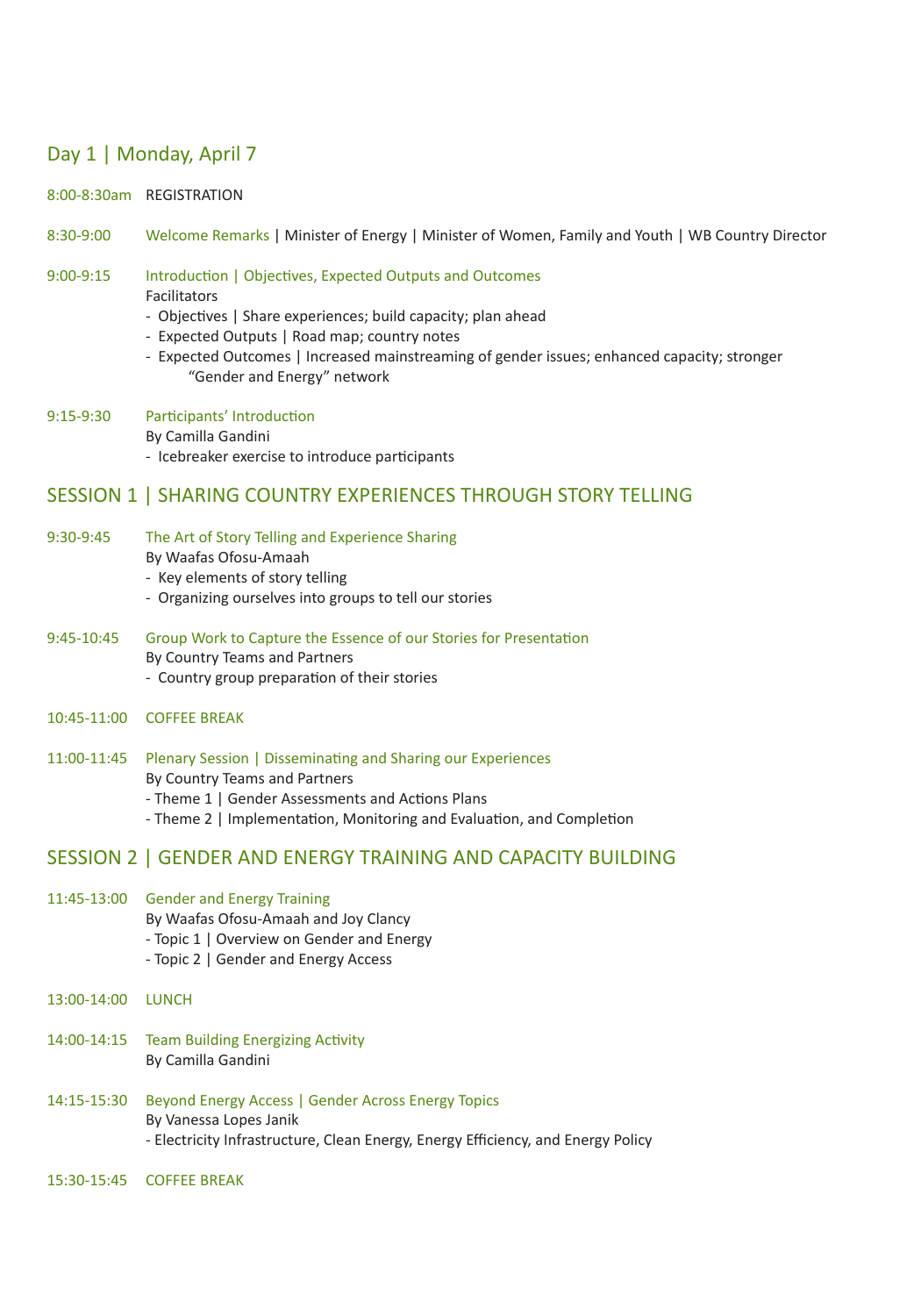## **Day 1 Continued | Monday, April 7**

## **SESSION 3 | MAINSTREAMING GENDER ISSUES IN PRACTICE**

## **15:45-16:30 Strategies of Women Leaders Implementing AFREA Projects**

**By Senegal Project Delegation**

- Theme 1 | Women's Leadership
- Theme 2 | Capacity Building for Women
- Theme 3 | Emergence of Women Charcoal Producers
- Theme 4 | Women in Income-Generating Activities

#### **16:30-17:30 Reflections**

#### **By Facilitators**

- Wrap-Up and Q&A
- Introduction and expectations for Day 2
- Select team to present main highlights of Day 1

#### **19:00 WELCOME DINNER**

## **Day 2 | Tuesday, April 8**

- **8:30-9:00am Recap of Day 1 and Introduction Day 2 By Group Representatives and Facilitators**
- **9:00-9:45 Hearing from our Development Partners By Denmark, UN Women, ENERGIA, SNV, ECREE**

## **SESSION 4 | PROJECT DESIGN AND IMPLEMENTATION TOOLS**

**9:45-10:45 Demystifying Monitoring and Evaluation By Facilitators** - Understanding gender indicators, targets, outputs, and outcomes within energy programs

#### **10:45-11:00 COFFEE BREAK**

## **SESSION 5 | LOOKING AHEAD AND DEVELOPING OUR ROAD MAP**

## **11:00-12:00 Main Lessons from AFREA Phase I**

#### **By Country Teams and Partners**

- What are the main successes and success factors?
- What were the challenges?
- What do we want to replicate?
- What do we want to scale up?
- Country Notes | Gender and Energy Approaches

#### **12:00-13:00 Breakout Groups**

#### **By Country Teams and Partners**

- Roadmap: Where do we want to go?
- Capacity Building: What do we need to learn in order to get there, and how will we learn?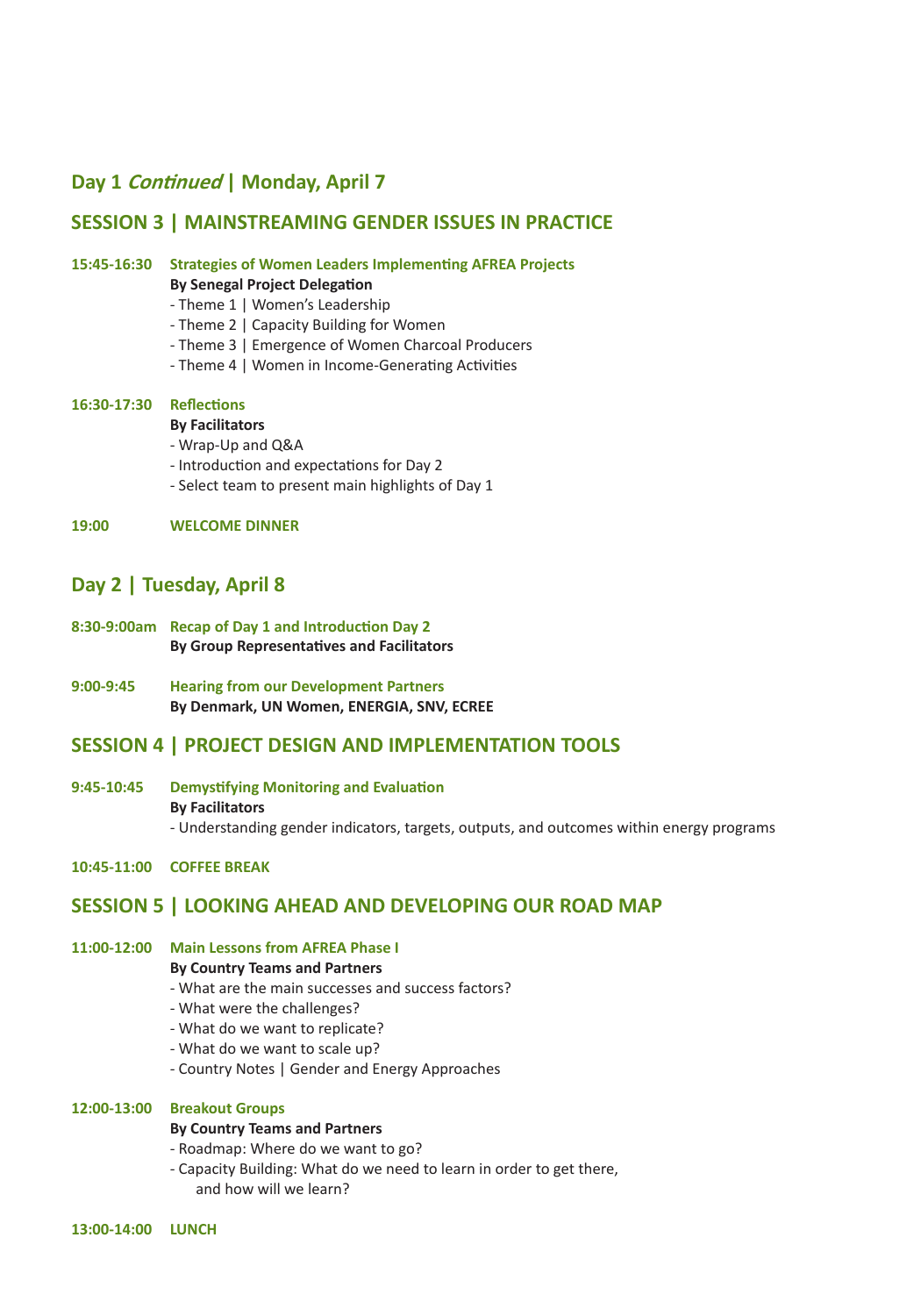## **Day 2 Continued | Monday, April 7**

- **14:00-14:15 Energizing Session By Camilla Gandini**
- **14:15-15:00 Plenary Session By Group Rapporteurs** - Report Back - Discussion

## **SESSION 6 | NETWORKING APPROACHES: CoPs, TIPS AND TRICKS**

**15:00-15:30 Community of Practice (CoP) By Camilla Gandini** - What is a CoP and examples of effective CoPs

#### **15:30-16:00 COFFEE BREAK**

**16:00-16:45 Community of Practice on Gender and Energy By Facilitators** - Planning a CoP to implement our roadmap and expand country notes - Open discussion to delineate CoP's objectives, expected outcomes and develop action plans

#### **16:45-17:30 Reflections**

#### **By Facilitators**

- Wrap-Up and Q&A
- Introduction and expectations for Day 3
- Select team to present main highlights of Day 2

## **Day 3 | Wednesday, April 9**

**9:00-9:30am Recap of Day 2 and Introduction to Day 3 By Group Representatives and Facilitators**

## **SESSION 7 | ACTION PLANNING TO ACHIEVE RESULTS**

- **9:30-10:45 Workshop Wrap-Up**
	- **By Facilitators working with Country Teams and Partners** - Preparing to tell our story of the past two days to policymakers
- **10:45-11:00 COFFEE BREAK**

#### **11:00-12:30 Report Back to Policymakers**

#### **By Country Team Representatives**

- Road Map
- Country Notes | Gender and Energy Approaches
- AFREA Gender and Energy CoP

#### **12:30-13:00 Concluding Remarks**

**By Senegalese Agency for Rural Electrification (ASER), Director General, Antou Gueye Samba**

**13:00-14:00 CLOSING LUNCH**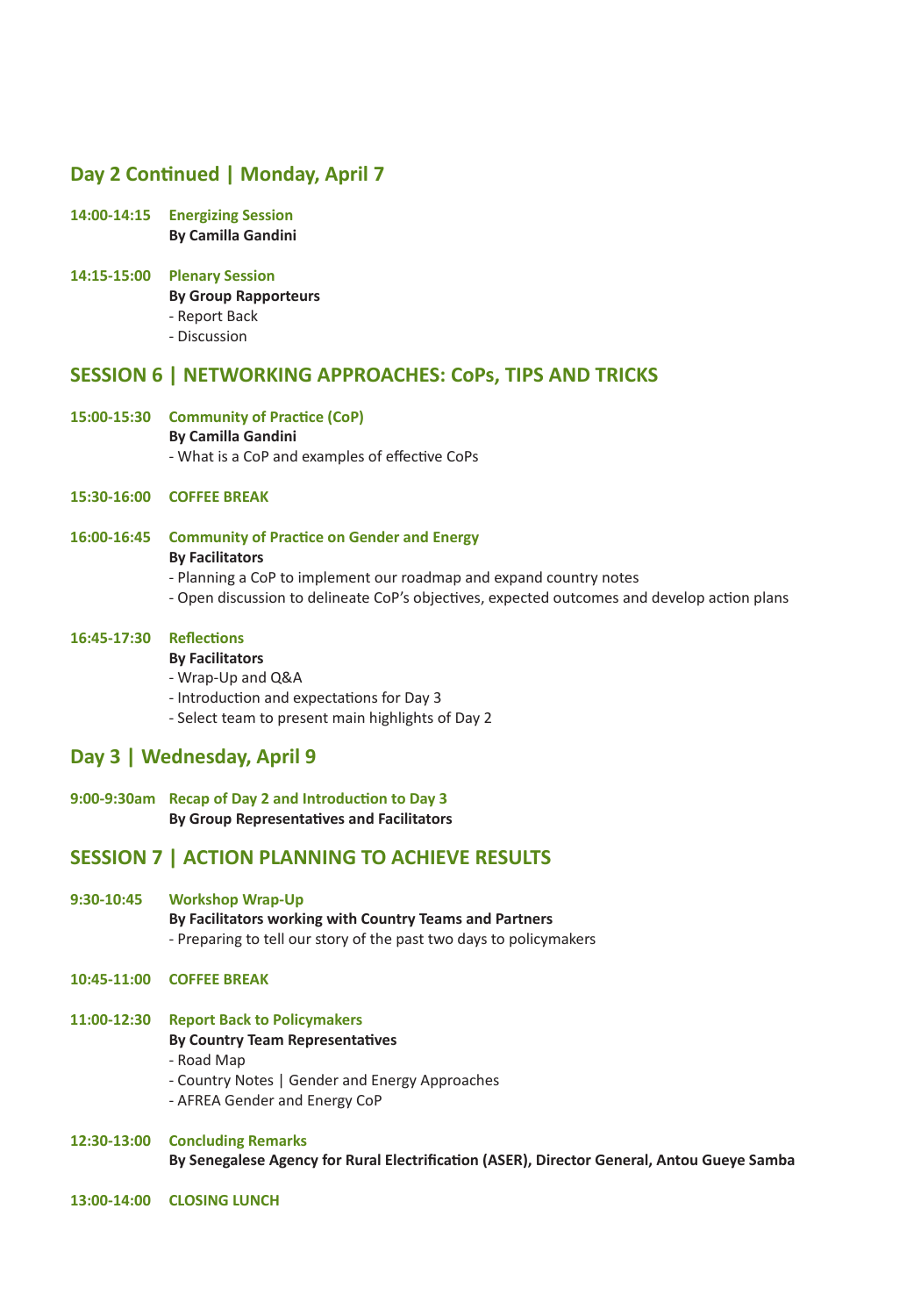## **AFREA GENDER AND ENERGY WORKSHOP PARTICIPANTS**

| <b>NAME</b>                             | <b>ORGANIZATION</b>                                                                  | <b>E-MAIL</b>             |  |
|-----------------------------------------|--------------------------------------------------------------------------------------|---------------------------|--|
| <b>BENIN</b>                            |                                                                                      |                           |  |
| <b>Cocou Elavagnon Herbert Kouletio</b> | Ministry of Energy, Mines, and Petroleum                                             | eckbertfr@yahoo.fr        |  |
| Coffi Able                              | <b>Increased Access to Modern Energy Project (DAEM)</b>                              | dgepfsedaem@yahoo.fr      |  |
| <b>Josephine Kanakin</b>                | <b>United Nations Development Program (UNDP)</b>                                     | josephinekanakin@yahoo.fr |  |
| <b>CAPE VERDE</b>                       |                                                                                      |                           |  |
| <b>Monica Maduekwe</b>                  | <b>ECOWAS Centre for Renewable Energy and Energy Ef-</b><br>ficiency (ECREEE)        | MMaduekwe@ecreee.org      |  |
| <b>KENYA</b>                            |                                                                                      |                           |  |
| <b>Agnes Mugeci Obara</b>               | Kenya Power & Lighting Company Limited (KPLC)                                        | AObara@KPLC.co.ke         |  |
| <b>MALI</b>                             |                                                                                      |                           |  |
| <b>Hamadoun Oumar Toure</b>             | <b>Malian Agency for Household Energy and Rural Electrifi-</b><br>cation (AMADER)    | touredne2002@yahoo.fr     |  |
| <b>Kaltoumi Diallo</b>                  | <b>AMADER</b>                                                                        | kaltinab@yahoo.fr         |  |
| <b>Emma Kourouma Niang</b>              | <b>KAMA SA</b>                                                                       | niangemma@yahoo.fr        |  |
| <b>Adama Moussa</b>                     | <b>UN Women</b>                                                                      | adama.moussa@unwomen.org  |  |
| <b>Pierre Gravel</b>                    | <b>SNV Netherlands Development Organization</b>                                      | pgravel@snvworld.org      |  |
| <b>Ely Dembele</b>                      | <b>Danish Embassy</b>                                                                | elydem@um.dk              |  |
| <b>Fatoumata Guindo</b>                 | <b>Danish Embassy</b>                                                                | fatgui@um.dk              |  |
| <b>NETHERLANDS</b>                      |                                                                                      |                           |  |
| <b>Joy Clancy</b>                       | <b>ENERGIA, University of Twente</b>                                                 | j.s.clancy@utwente.nl     |  |
| <b>SENEGAL</b>                          |                                                                                      |                           |  |
| <b>Oumou Sougoufara</b>                 | <b>Sustainable and Participatory Energy Management</b><br><b>Project (PROGEDE 2)</b> | kaltomsougou@yahoo.fr     |  |
| <b>Mamadou Diop</b>                     | <b>PROGEDE 2</b>                                                                     | diopwack@gmail.com        |  |
| <b>Fatoumata Souaré Coulibaly</b>       | <b>PROGEDE 2</b>                                                                     |                           |  |
| <b>Asmawou Diallo</b>                   | <b>PROGEDE 2</b>                                                                     |                           |  |
| <b>Mariama Diarra</b>                   | <b>PROGEDE 2</b>                                                                     | ngomalassane@gmail.com    |  |
| Salimatou Konté                         | <b>PROGEDE 2</b>                                                                     | ngomalassane@gmail.com    |  |
| <b>Agnes Daba Thiaw</b>                 | <b>PROGEDE 2</b>                                                                     | dabaagnes@gmail.com       |  |
| <b>Alassane Ngom</b>                    | <b>PROGEDE 2</b>                                                                     | ngomalassane@gmail.com    |  |
| <b>Ibrahima Niang</b>                   | <b>PROGEDE 2</b>                                                                     | ibrahimaniang54@gmail.com |  |
| Rokhaya Ndiaye                          | <b>PROGEDE 2</b>                                                                     | rokhayade@yahoo.fr        |  |
| Salimata Ba                             | <b>PROGEDE 2</b>                                                                     | basalimata@hotmail.com    |  |
| <b>Yacine Diagne Gueye</b>              | <b>Environment and Development Action in the Third</b><br>World (ENDA), ENERGIA      | gueyediagne@gmail.com     |  |
| <b>Antou Gueye Samba</b>                | <b>Senegalese Agency for Rural Electrification (ASER)</b>                            | agsamba@aser.sn           |  |
| <b>Ousmane Fall Sarr</b>                | <b>ASER</b>                                                                          | ofsarr@aser.sn            |  |
| <b>Malick Gaye</b>                      | <b>ASER</b>                                                                          | mgaye@aser.sn             |  |
| <b>Rokhaya Diaw Gueye</b>               | <b>ASER</b>                                                                          |                           |  |
| <b>Malick Koita</b>                     | <b>ASER</b>                                                                          | mkoita@aser.sn            |  |
| <b>Khady Ndiaye</b>                     | <b>ASER</b>                                                                          | kndiaye@aser.sn           |  |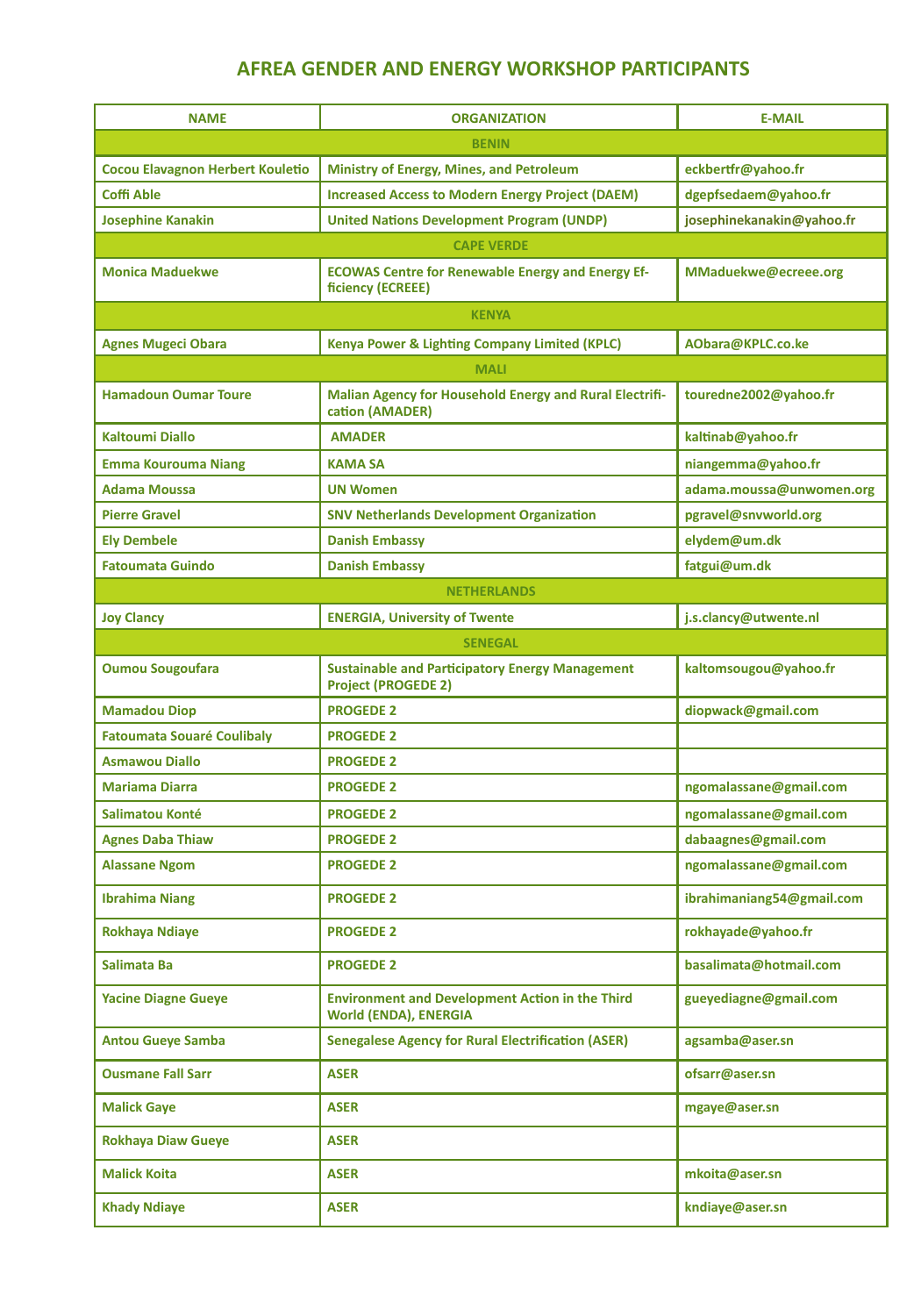## **AFREA GENDER AND ENERGY WORKSHOP PARTICIPANTS (Continued)**

| <b>Name</b>                        | <b>Organization</b>                                                                                                            | E-mail                       |  |
|------------------------------------|--------------------------------------------------------------------------------------------------------------------------------|------------------------------|--|
| <b>SENEGAL</b> (Continued)         |                                                                                                                                |                              |  |
| Mireille Afoudji                   | Program for the promotion of renewable energy, rural<br>electrification and sustainable supply of household<br>fuels (PERACOD) | mireille.affoudji@giz.de     |  |
| Maïmouna Bâ Seck                   | <b>PERACOD</b>                                                                                                                 | maimouna.ba@giz.de           |  |
| <b>Fatou Drame</b>                 | Ministry of Women, Family, and Youth                                                                                           | fatimadrame@hotmail.com      |  |
| <b>Astou Diouf</b>                 | Ministry of Women, Family and Youth                                                                                            | dioufastou9@yahoo.fr         |  |
| <b>Souadou Dramé</b>               | <b>Ministry of Finance</b>                                                                                                     | souadrame@msn.com            |  |
| <b>Fatou Thiam Sow</b>             | <b>Ministry of Energy</b>                                                                                                      | fatuthiam@hotmail.com        |  |
| Dienaba Wane Ndiaye                | <b>UN Women</b>                                                                                                                | dienaba.ndiaye@unwoman.org   |  |
| <b>Awa Seck</b>                    | <b>World Bank</b>                                                                                                              | afseck@worldbank.org         |  |
| <b>Mademba Ndiaye</b>              | <b>World Bank</b>                                                                                                              | mademba@worldbank.org        |  |
| Daniella Van Leggelo Padilla       | <b>World Bank</b>                                                                                                              | dvanleggelo@worldbank.org    |  |
| <b>Fatouma Toure Ibrahima Wane</b> | <b>World Bank</b>                                                                                                              | Fibrahima@worldbank.org      |  |
| Amadou Mamadou Watt                | <b>World Bank</b>                                                                                                              | awatt@worldbank.org          |  |
| <b>Demetrios Papathanasiou</b>     | <b>World Bank</b>                                                                                                              | dpapathanasiou@worldbank.org |  |
| Aifa Fatimata Ndoye Niane          | <b>World Bank</b>                                                                                                              | andoye@worldbank.org         |  |
| Salamata Bal                       | <b>World Bank</b>                                                                                                              | sbal@worldbank.org           |  |
| <b>Seynabou Thiaw Seye</b>         | <b>World Bank</b>                                                                                                              | sseye@worldbank.org          |  |
| <b>Mouhamedou Papa Demba Wade</b>  | <b>World Bank</b>                                                                                                              | mwadel@worldbank.org         |  |
| <b>TANZANIA</b>                    |                                                                                                                                |                              |  |
| <b>Mary Ngusaru</b>                | <b>Rural Energy Agency (REA)</b>                                                                                               | mngusaru@rea.go.tz           |  |
| <b>Erneus Kaijage</b>              | <b>World Bank</b>                                                                                                              | ekaijage@gmail.com           |  |
| <b>WASHINGTON DC</b>               |                                                                                                                                |                              |  |
| <b>Vanessa Lopes Janik</b>         | <b>ESMAP</b>                                                                                                                   | vjanik@worldbank.org         |  |
| <b>Inka Schomer</b>                | <b>World Bank</b>                                                                                                              | ischomer@worldbank.org       |  |
| Waafas Ofosu-Amaah                 | <b>World Bank Institute</b>                                                                                                    | aofosuamaah@worldbank.org    |  |
| Camilla Gandini                    | <b>World Bank Institute</b>                                                                                                    | cgandini@worldbank.org       |  |
| <b>ZAMBIA</b>                      |                                                                                                                                |                              |  |
| Ngoza Nkwabilo                     | <b>Zambia Electricity Supply Corporation Limited (ZESCO)</b>                                                                   | nscnkwabilo@zesco.co.zm      |  |
| <b>Racheal Mubipe</b>              | <b>ZESCO</b>                                                                                                                   | nscnkwabilo@zesco.co.zm      |  |
| <b>Charity Mwansa</b>              | <b>Department of Mines, Energy and Water Development</b>                                                                       | CMwansa@mewd.gov.zm          |  |
| <b>Anna Banda</b>                  | Department of Mines, Energy and Water Development                                                                              | abchandipo@mewd.gov.zm       |  |

**"Women and girls are disproportionately affected** by a lack of access to modern energy services. AFREA's Gender and Energy program is a cross-cutting initiative that attemps to integrate gender considerations into the work not only of AFREA but of rural energy agencies in the region."